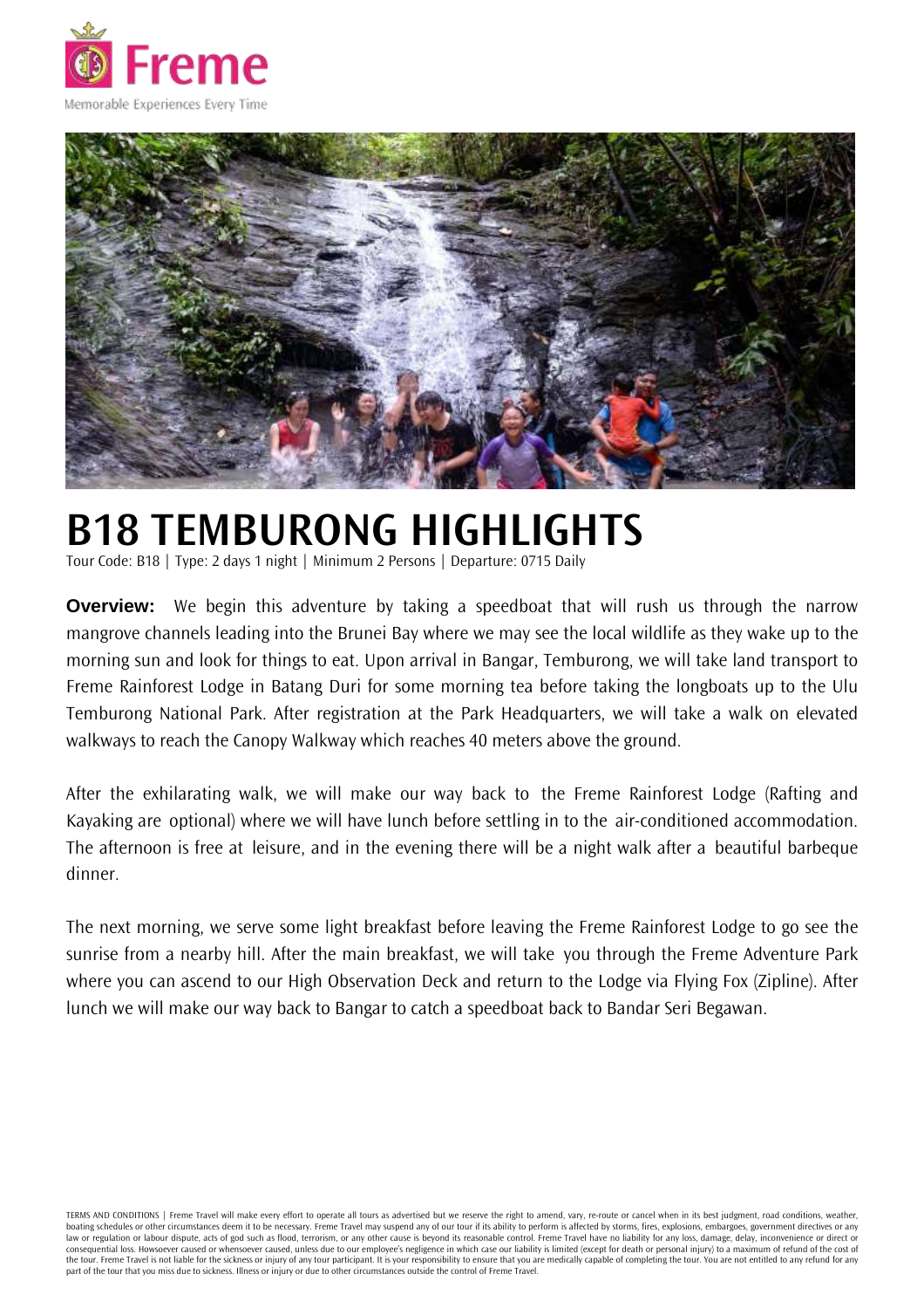

# 1<sup>st</sup> Day

| <u>Time</u> | Program                                                             |
|-------------|---------------------------------------------------------------------|
| 0800        | Depart Bandar Seri Begawan (BSB) by Speed Boat from Jalan Residency |
| 0845        | Arrive at Bangar, Temburong                                         |
| 0915        | Arrive at Freme Rainforest Lodge                                    |
|             | - Morning tea                                                       |
|             | - Introduction and Safety Briefing                                  |
| 0945        | Depart by Longboat to Ulu Temburong National Park                   |
| 1045        | Arrive at National Park Centre                                      |
|             | - Registration                                                      |
|             | - Walk on elevated pathways to climb Canopy Walkway                 |
| 1215        | Depart to Freme Rainforest Lodge (Optional Rafting / Kayaking)      |
| 1330        | Lunch at Freme Rainforest Lodge                                     |
|             | - Settle into accommodation                                         |
|             | - Free & Easy                                                       |
| 1900        | Barbecue Dinner                                                     |
|             | - Followed with a night trail walk                                  |
|             | - Overnight at Freme Rainforest Lodge                               |
|             |                                                                     |

## 2<sup>nd</sup> Day

| Time | <u>Program</u>                                                |
|------|---------------------------------------------------------------|
| 0500 | Rise, Light Breakfast                                         |
|      | - Sunrise Hike                                                |
| 0800 | <b>Breakfast and Pack</b>                                     |
|      | - Free and Easy                                               |
| 1000 | Freme Adventure Park Activities                               |
|      | - High Observation Deck                                       |
|      | - Flying Fox                                                  |
| 1200 | Lunch at Freme Rainforest Lodge                               |
| 1300 | Depart Freme Rainforest Lodge                                 |
| 1330 | Visit Iban Longhouse                                          |
| 1415 | Depart from Bangar by speed boat to Bandar Seri Begawan (BSB) |
| 1500 | Arrive at Bandar Seri Begawan (BSB)                           |